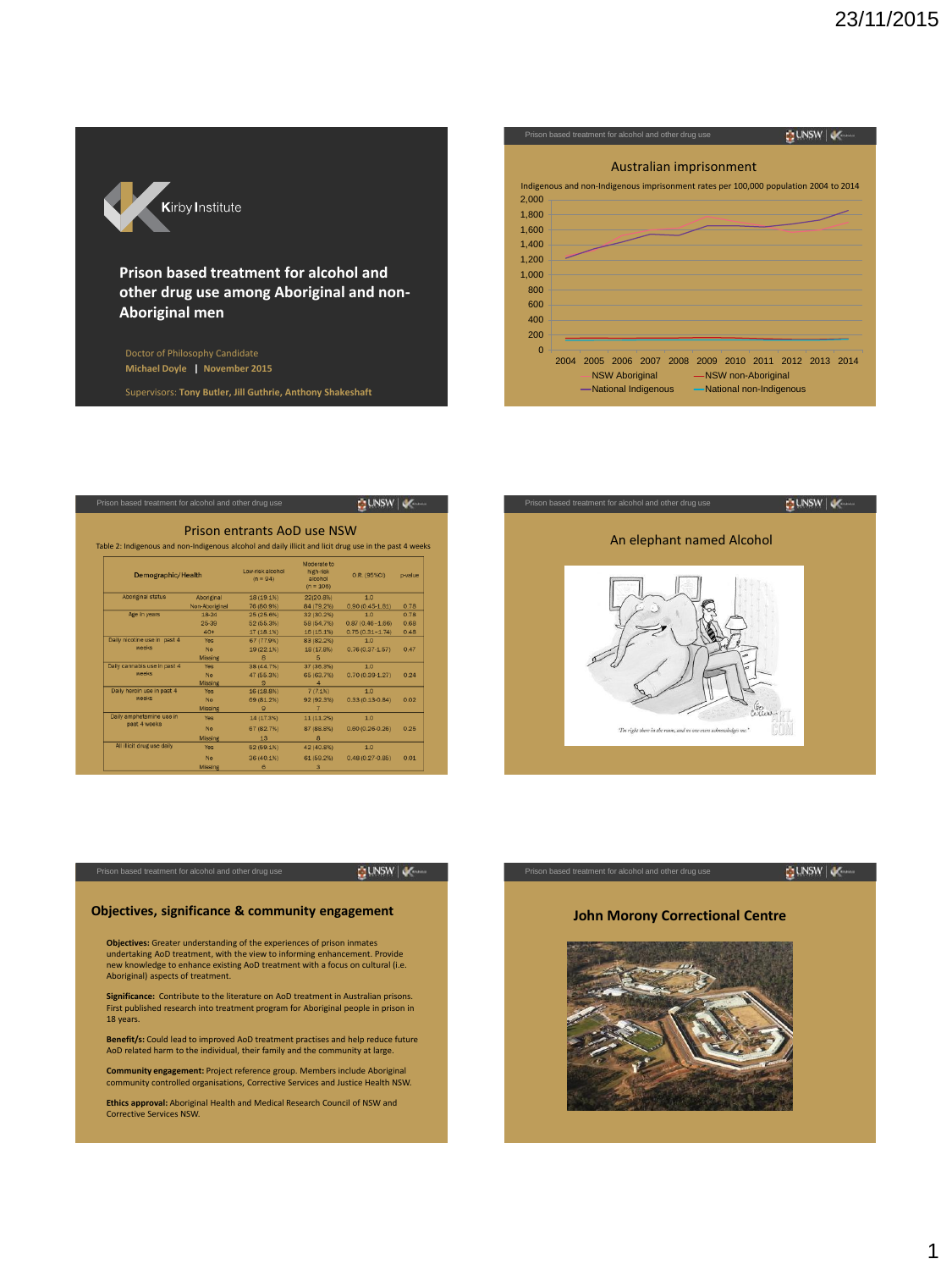**BUNSW** 

# **BUNSW**

## **Methodology & process**

### **Grounded theory as described by Strauss and Corbin (1990)**

# **Baseline interviews**

- All face to face at John Morony Prison 31 participants interviewed (total of 6 refusals to take part)
- 
- 2 to 3 interviews per day in batches, between June & September 2014

### **Follow-up interviews** (approx. nine months later)

- 14 interviews at John Morony, 12 phone & 2 face to face at other prisons
- 3 participants refused follow-up and 2 had been released • 2 to 3 interview per day in batches between March to May 2015
- **Data collection & analysis**

Audio recordings were externally transcribed and cross checked for accuracy when received back. Extensive field notes taken to contextualise data collection. Coded using the NVivo program with initial codes setup using the interview questions, these codes developed/evolved and themes became apparent.

### **Baseline interview results**

#### **Demographics & imprisonment**

- Standard for this population; lower socioeconomic, lived with partner or family, over half from single parent families and some had been remove
- 14 Aboriginal (all from NSW) and 17 non-Aboriginal (16 from NSW)
- Previously imprisonment
- Reported positive relationships formed in juvenile detention

### **Education & employment**

- Low education levels (generally)
- Good environment to improve reading skills
- Aboriginal participants generally had less developed plans for career paths and or education.

#### **BUNSW | JA**

#### **Baseline interview results**

#### **Prison environment**

• Aboriginal participants: Not happy to be in prison but happy to see the 'brothers' *Well no-one would wanna be inside…. You know what I mean? But, when I'm inside, it doesn't, doesn't phase me. Like I know a lot of brothers in here and that, you know…. I'm always looked after…. Sweet. - (Aboriginal participant)*

### **Alcohol & other drug use**

- First use of alcohol and cannabis 13-14 years & AoD use normalised
- Some chose drug use rather than alcohol because of parental alcohol use

*Me dad's an alcoholic…. I dib and dab, I'll have a drink on special occasions … because*<br>then me dad being alcoholic won't really drink. I went the other way - went the drugs *instead. (non-Aboriginal participant)* 

# **UNSW**

### **Baseline interview results**

#### **Previous AoD treatment**

- Most participants only got AoD treatment in prison and they only went to AoD services in the community if ordered by the Court or was a parole requirement
- Limited to no information given within the family or it was given by a person who took part in the behaviour they warned them about.

*Yeah. They all tell me that but … my family all drink. You know what I mean? Like … it's hard to say no, don't do it … They used to say to me, when I was little, I was, I was a stubborn little c\*\*t, … and they used to tell me, "Don't touch alcohol," and, "Don't touch drugs," this, that. When they were drinking, I used to just go and grab what I wanted and just drink it anyway…. You know what I mean? (Aboriginal participant)*

# **BUNSW**

# **Baseline interview results**

### **IDATP (expectations)**

• AoD information better coming from a peer than a university or TAFE graduate

*Where … you get someone that's, that's done a few TAFE courses …. read a few books*  on .... addiction, and stuff ... them trying to come in ... talk to ya, like it's not, it's like a<br>lot of people, especially people that have been in the game a long time, sit back and<br>go, "Who the f\*\*k's this?"

• Aboriginal participants expressed a preference for an all Aboriginal group

*Yeah. Like be in a D&A group like yourself which … a lot of brothers have got problems with drugs. …You know what I mean? They're more comfortable speaking with a brother…. You know what I mean? Another Aboriginal … which, at the end of the day, I've opened straight up to ya. … You know what I mean? … I don't care where you're from, Western Australia, … this, this and that. At the end of the day, we're brothers.…. You know what I mean? (Aboriginal participant)* 

# **DUNSW**

**Follow-up interview**  (Preliminary results for participants that remained at IDATP)

#### **IDATP experience**

- Aboriginal participants spoke about the value of hearing about the AoD issues of non-Aboriginal guys. Some, however, maintained a preference for a Aboriginal only group.
- Participants spoke about this being the first time they had ever talked about feelings or considered the feelings of others.
- Almost uniform response when asked about why people drop out.

#### **Prison experience**

- Major changes in NSW prison numbers increased, causing stress to the inmates and staff
- Need separate space for AoD treatment